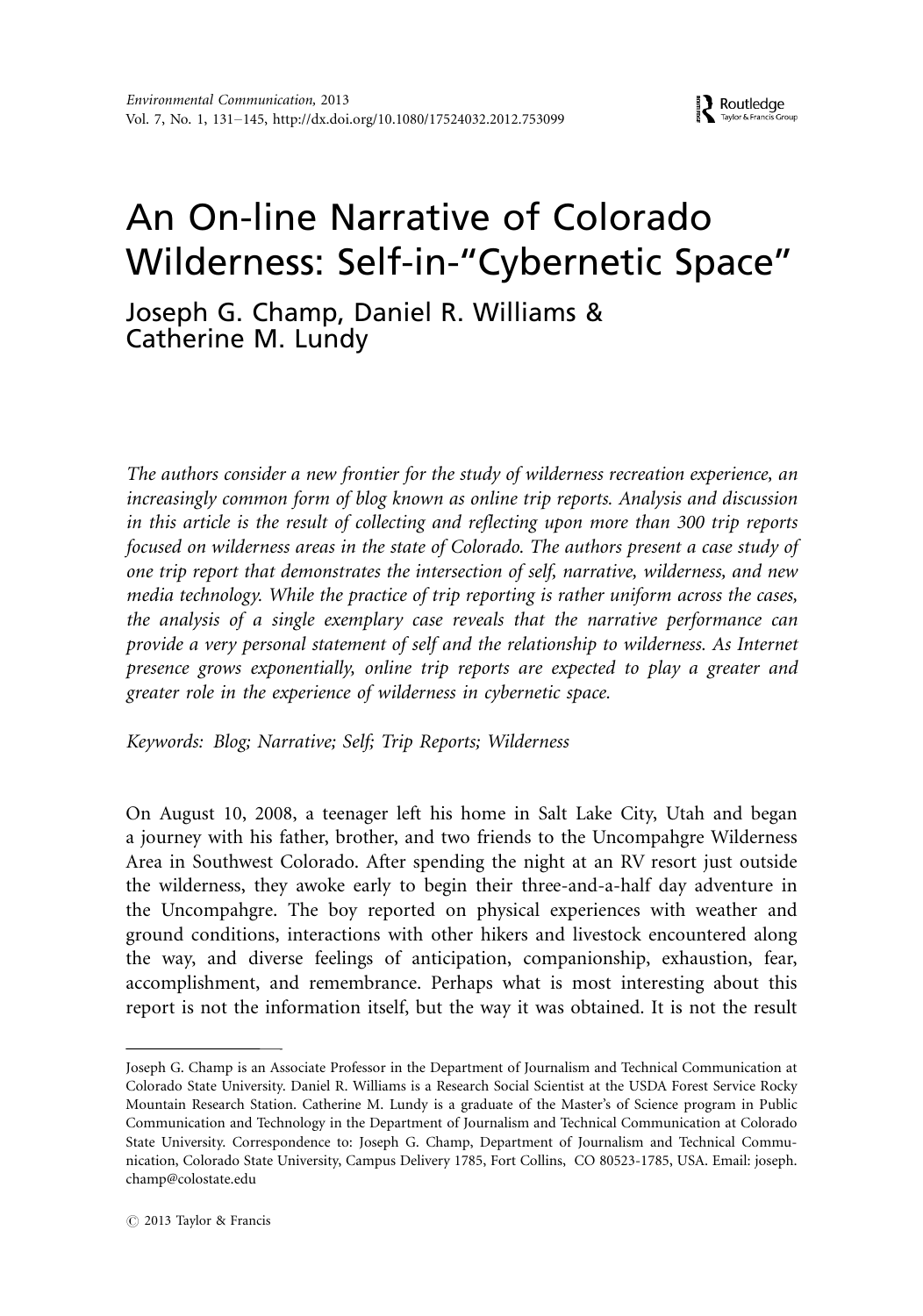of a survey, trip journal, or face-to-face interview. The teen shared these detailspackaged in a simple narrative, complete with pictures—in an online trip report on a Website called ''summitpost.org'' (2012). Summitpost markets itself as ''a collaborative content community focused on climbing, mountaineering, hiking and other outdoor activities.'' The site, its creators note, is ''built by its members,'' who are encouraged to post their trip reports and photos, and in the process, share their knowledge and expertise. Visitors are urged to vote on the postings they see, "The bad submissions get buried," the site explains, "and the good stuff rises to the top'' (Summitpost.org, 2010).

In this introductory look at the possibilities for natural resource management of examining the content of such Websites as summitpost.org, we developed a series of initial research questions. We would caution that our research experience was similar to Milstein, Anguiano, Sandoval, Chen, and Dickinson's (2011), who explained, ''Working interpretively, focused on participant meanings, we started by viewing our data without any central driving theory'' (p. 489). They go on to state that during coding and subsequent analysis, particular questions and potential theoretical answers presented themselves. We eventually formulated the following questions: What is the potential for online trip reports to provide useful information about experience with wilderness areas? How might the study of online wilderness trip reports provide a glimpse of a new form of practice in relation to place that stands at the intersection of self, narrative, wilderness, and new media technology—an evolving recreation experience of cybernetic space? In what direction does this topic and theoretical orientation point us?

In the literature section that follows, we will present a frame for this article, touching on what past scholarship has made of the previously mentioned concepts of wilderness, narrative, self, and new media technology. Although not intended to be an exhaustive review, it begins to address the lack of any sort of deep discussion to date about the intersection of these concepts, at least within the context of natural resource management. We argue this discussion provides a backdrop, guiding us to an appropriate methodology for examining a particular case of recreation experience in cybernetic space, the analysis of which is considered in the discussion section.

## Self and Narrative

Proshansky, Fabian, and Kaminoff (1983) considered the influence of physical settings on what they called "self-identity" (p. 57). They defined self as all the visual, aural, and verbal labels that delineate each of us as being distinct from someone else. Self is that resultant feeling of who we are. At first, as a very young child, this process is rather simple. Children learn to distinguish themselves from their caregivers, who, nonetheless, remain extremely important to their sense of security and well-being. As children develop, their sense of self is further influenced and defined by the growing circle of people, animals, objects, and settings around them, as well as their developing physical, psychological, and social nature. Eventually this expands out to include identification (or anti-identification) with various cultural macro-structures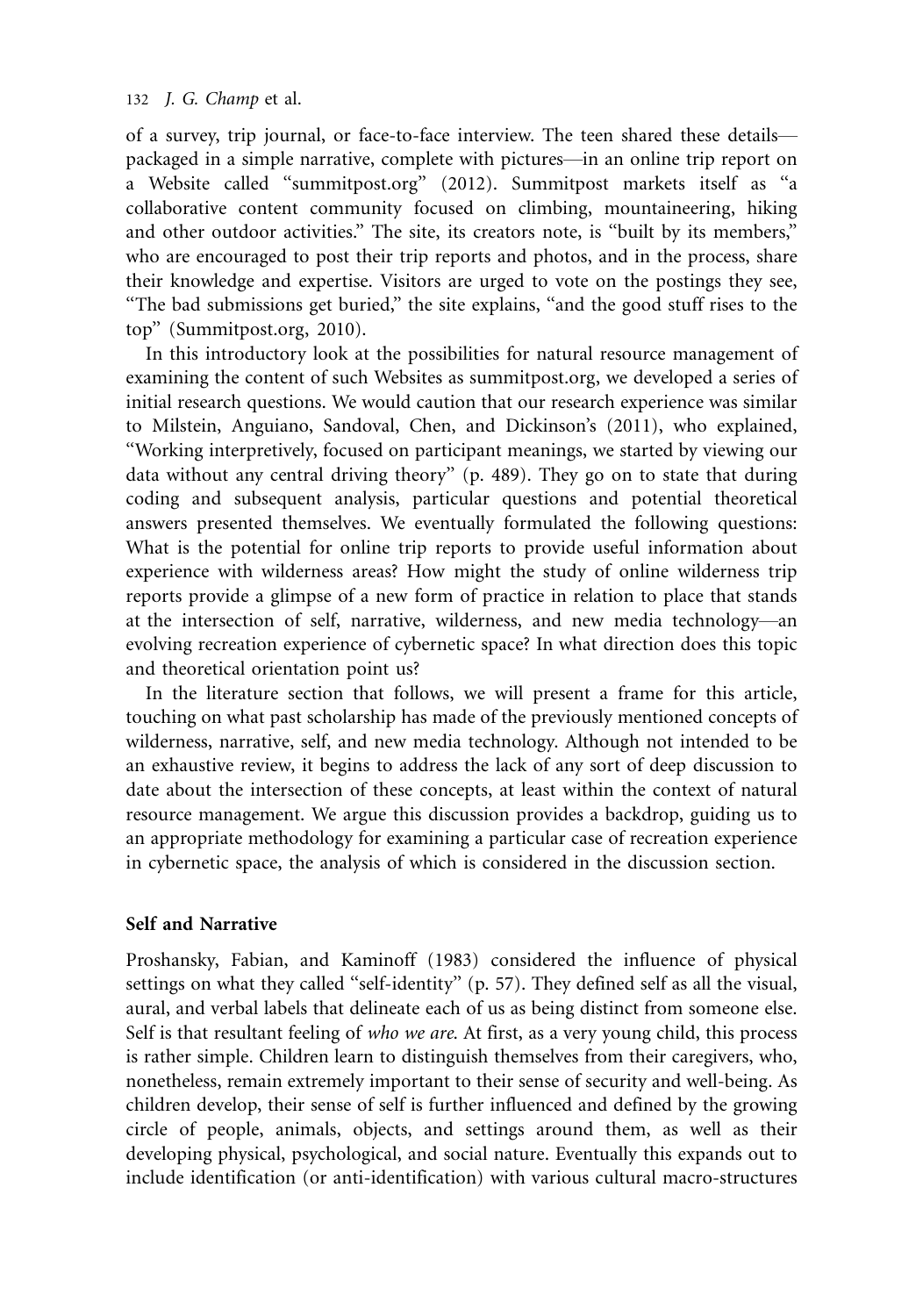collectively labeled race, class, gender, ethnicity, religiosity, etc. Proshansky et al. (1983) joined early calls to recognize the role of place in defining the self, a concept they called ''place-identity'':

... it is a sub-structure of the self-identity of the person consisting of, broadly conceived, cognitions about the physical world in which the individual lives. These cognitions represent memories, ideas, feelings, attitudes, values, preferences, meanings, and conceptions of behavior and experience which relate to the variety and complexity of physical settings that define the day-to-day existence of every human being. (p. 60)

Proshansky et al. added that our sense of self- and the place-identity subset are not static, but grow and change over time as our physical and social worlds grow and change (see also Bruner & Kalmar, 1998).

Bruner and Kalmar (1998) joined those further developing the self-identity concept, considering it both a product and a producer of narrative—i.e., to possess a coherent self, one needs to both relate to and maintain a coherent narrative (or narratives). Bruner and Kalmar cited Ricour (1984), who argued that a successful narrative requires the following ingredients:

An Actor with some degrees of freedom; An Act upon which she has embarked, with A Goal to whose attainment he is committed; Resources to be deployed in the above, All occurring in a Setting That presupposes the *Legitimacy* of some state of affairs Whose violation has placed things in Jeopardy. (Ricour, 1984, p. 319)

Somers (1994) pointed out that life is ''storied'' and ''narrative is an ontological condition of social life'' (p. 614). Such a perspective, she argued, moves us past an overreliance on identifying interests and norms as predictors of attitudes and behaviors, to the recognition of the role of solidarities and identities. ''I act because of who I am,'' Somers argued, ''not because of a rational interest or set of learned values'' (p. 608). Freeman (1998) characterized the self-narrative relationship in terms of "spirals of remembrance and return, repetition and reconfiguration ..." (p. 47):

Human life, which simply goes on, this and then that, this and that, and on and on, is what stretches along the line of time from birth until death. Narrative, in turn, steps into the picture to give form to the flux, to make it all seem like there is a point, a purpose, a *meaning* ... (p. 29)

That is, experience is often not linear, but a process, as narrative shapes self, and self defines narrative, through time and across space.

# Wilderness

In a lengthy 2012 report summarizing 50 years of research on wilderness experience, Cole and Williams (2012) provided a foundation for our own research while helping us understand new territory for investigation. Cole and Williams reviewed three conceptual models for studying wilderness experience: wilderness as object of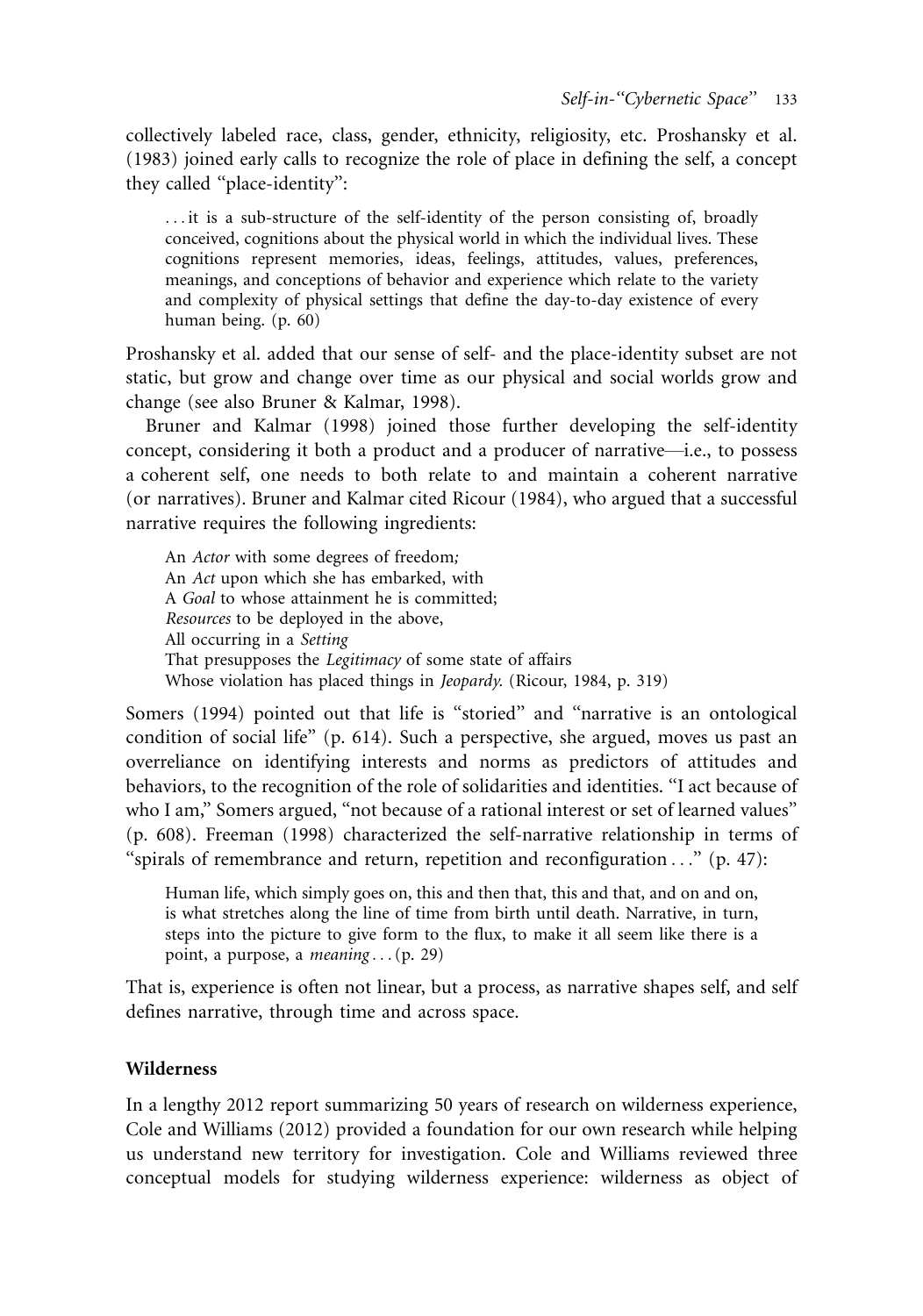motivation and expectancy (i.e., what did wilderness users expect prior to their experience? Ultimately, were they satisfied by the experience? Cole & Hall, 2008); wilderness as lived experience (i.e., what did it actually feel like for recreationists while in wilderness? Hall & Cole, 2012; McIntyre & Roggenbuck, 1998); and wilderness as long-term relationship (i.e., how do people develop a connection to wilderness over time and in reflection? Brooks, Wallace, & Williams, 2006; Brooks & Williams, 2012). Cole and Williams were clear that all three models are, to varying degrees, operating in concert. People develop expectations about a wilderness experience. They *live* the experience, sometimes singly, other times with others. They often encounter unexpected developments and adapt. And before, during, and after wilderness experience, they reflect on their behaviors, cognitions, and emotions, individually, and in concert with others, often over great spans of time. Elsewhere, Williams (1989) has called such experience and reflection ''an expression of one's self'' (p. 433).

Wilderness, un-developed, and less-developed landscapes have been studied in terms of their role in defining self and narrative. Kelly (1983) has pointed out that experience in such landscapes has become a common pursuit in the self-conception of contemporary, Western humans: ''There is something about the [leisure] activity that provides the 'right' context for the working out of identities'' (p. 97, quoted in Haggard & Williams, 1992, p. 2). Haggard and Williams (1992) have examined the experience of leisure activities in natural, less developed, environments and concluded that people commonly craft what they call ''leisure identity images'':

Through leisure activities we are able to construct situations that provide us with information that we are who we believe ourselves to be, and provide others with information that will allow them to understand us more accurately. (Haggard & Williams, 1992, p. 3)

Wilderness experience, according to Patterson, Watson, Williams, and Roggenbuck (1998), is ''motivated by the not very well-defined goal of acquiring stories that ultimately enrich one's life'' (p. 423). This process can be complex. Cantrill and Senecah (2001) argued that a sense of self-in-place evolves around narratives related to experience in one's physical setting, social relationships, and broader cultural discourses. Failure to adequately account for this process may result in both ineffective communication and ecosystems management.

At the end of Cole and Williams' (2012) report, they concluded that, thanks to 50 years of research, much is known about wilderness experience. But wilderness experience has and will continue to evolve. We argue that there remains an untapped area worthy of investigation and potentially helpful to land managers: the presentation of a narrative self in the form of wilderness-related online trip reports.

## New Media Technology

Cronon (1995) provided a summary for those who possess a dark view of the intersection of wilderness experience and new media technology, an idea he called "nature as virtual reality":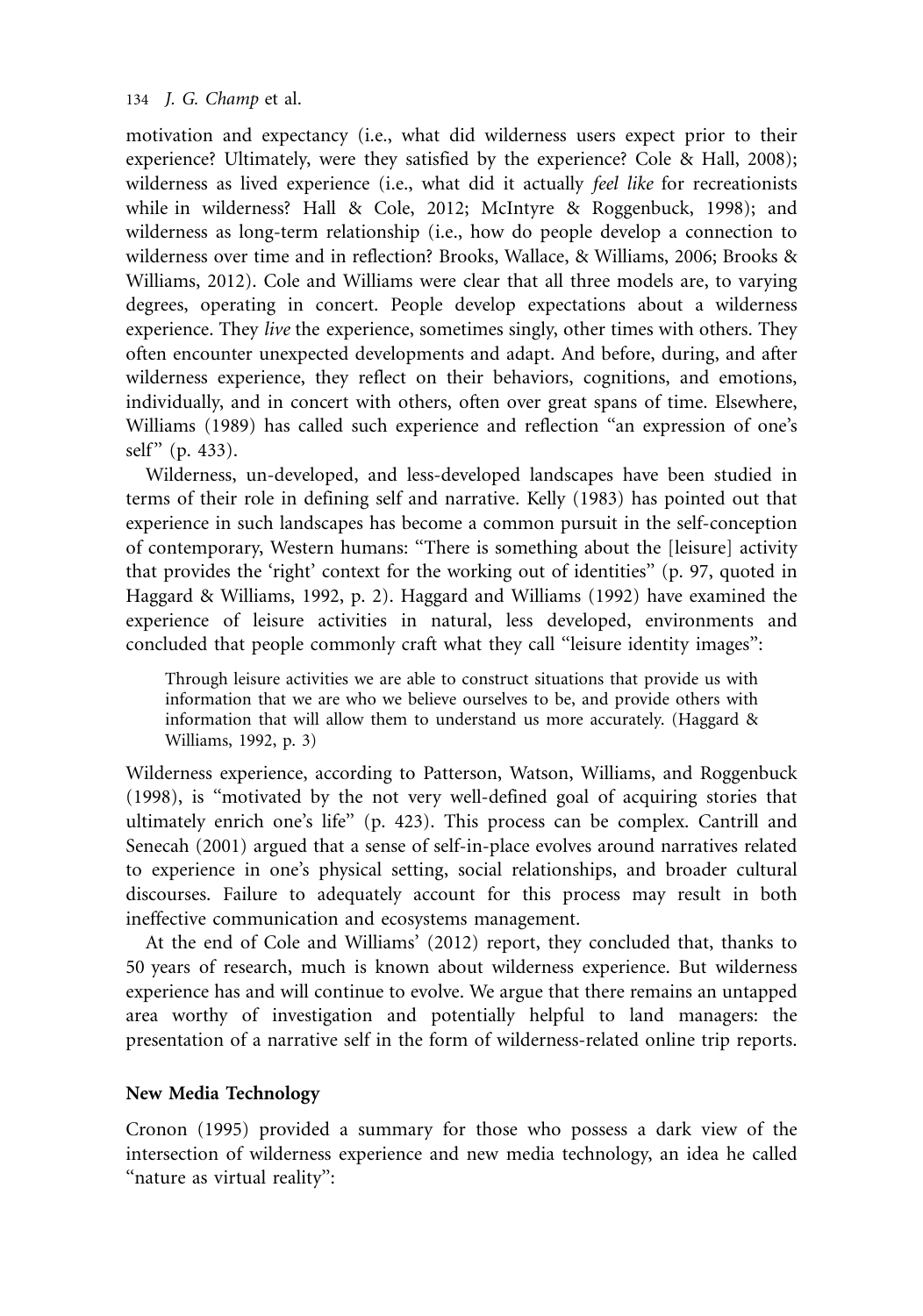We live in a time when the proliferation of networked computers, the power of morphing and fractal geometry, the ever more persuasive illusions of Industrial Light and Magic, the anarchic world of the Internet, and so many other features of the electronic universe make it increasingly possible to inhabit a cultural space whose analogues in nature seem ever more tenuous. (p. 45)

Hine (2000) summarized such views when she discussed three assumed impacts (good and bad) of the Internet on human society, including: new ways to conceive of time and space; fundamental communicational changes, particularly mass communication; and ''a questioning of dualism such as the real and the virtual, truth and fiction, the authentic and the fabricated, technology and nature, and representation and reality'' (p. 5). It is important to keep these statements in perspective. For example, Cronon made his dire statements (i.e., "illusions," "anarchic," "tenuous") in the relative Middle Ages of Internet history. Even Hine, publishing in 2000, could not be said to have advanced far beyond that. Theirs could only be wild guesses. Since that time, we have seen much we could not have imagined then, and we have gained new insights and perspectives not possible just 17 years ago.

Blogs, e.g., have been an important online communicational element that, despite challenges from recent social media (e.g., Facebook, Linked In, and Twitter), reveal more possibilities with every passing year. A shortened version of the term Weblogs, blogs perhaps inevitably emerged as a communication form in the 1990s by combining the personal Webpage, or homepage, with the interactive capabilities first experienced in online news groups and discussion boards (Schmidt, 2007). In a gestalt sort of way, merging these elements resulted in a higher value than the sum of its parts. Blogs allowed the individual the control and protected space of the personal homepage, while being open to dialog with others. Blog visitors are essentially given the opportunity to eavesdrop on an open diary and are encouraged to comment and add to an ongoing discussion on the topic and blog content (Schmidt, 2007). In an organic sense, blog posts and discussions sometimes evolve to form a distinct identity known as a "blog community," linked by a common interest in the topic, conversation, and stimulating characteristics of particular, unique blogs (Gurak & Antonijevic, 2008).

That is not to say that blogs are an anything-goes free-for-all (Gurak & Antonijevic, 2008; Schmidt, 2007). Like any communicational form and community, successful blogs (in terms of deep and/or wide followings) elicit various levels of structure seen as authentic, even inevitable, by their followers. The result has been not just new *objects* of communication, but new "communicative events," or *processes*, of meaningful narrative and self, open to participation and observation:

Blogs (and social networking sites in general) illustrate the fusion of key elements of human desire-to express one's identity, to create community, to structure one's past and present experiences temporally—with the main technological features of 21st century digital communication (speed, reach, anonymity, interactivity, broadband, wide user base). In this sense, blogs can serve as a lens to observe the way in which people currently use digital technologies and, in return, transform some of the traditional cultural norms...(Gurak & Antonijevic, 2008, p. 67)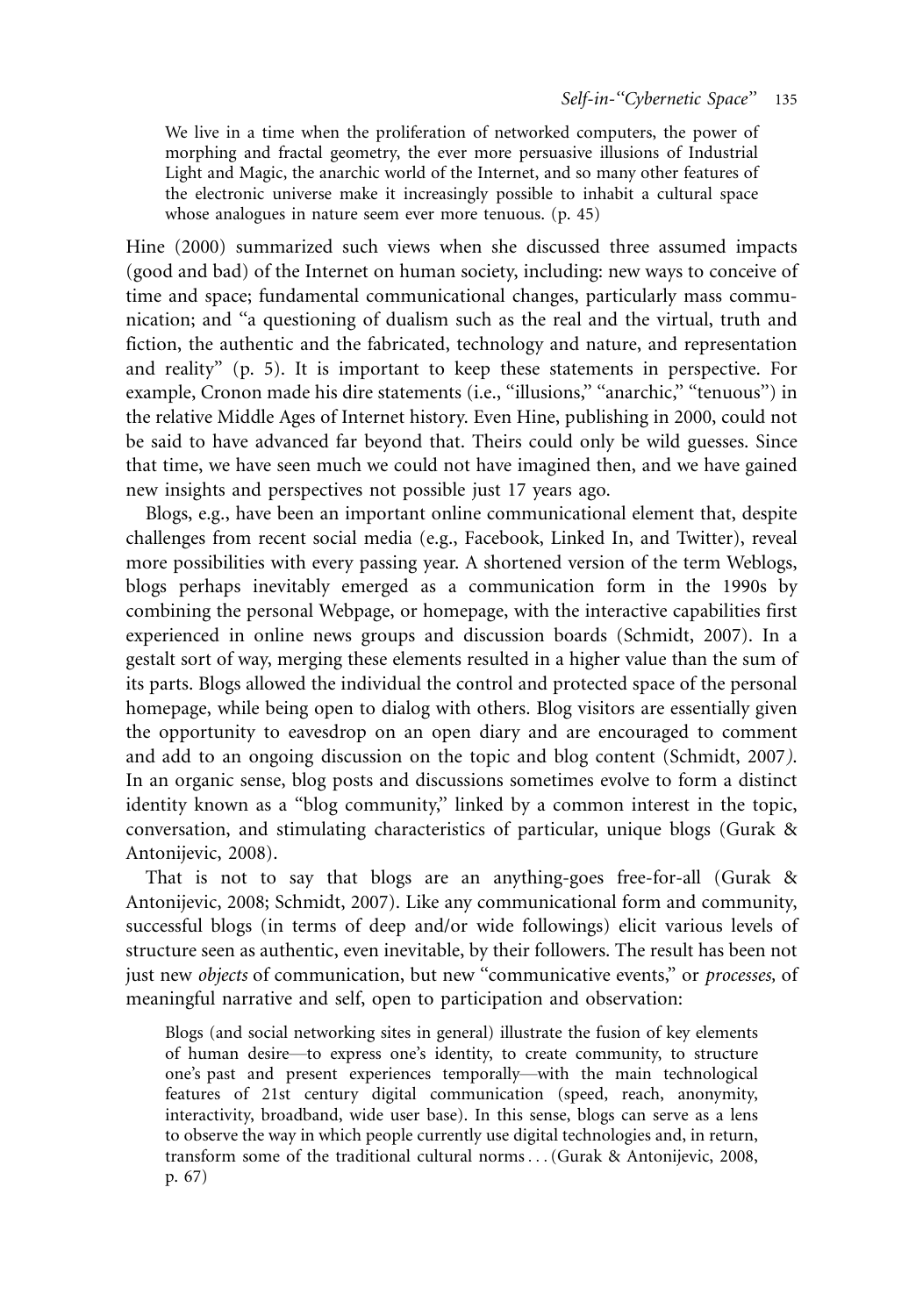Internet-based communication can be more than merely a reflection of unmediated experience with nature. Internet-based communication can present a meaningful experience in-and-of-itself. Mitra (2008) examined blogs and related communication posted to the Internet site ''Desipundit: The Best of the Indian Blogosphere.'' Desipundit compiles blogs by people who originated in India. Mitra argued that blogs can be more productive (in terms of meaningful narratives) than Websites, which are usually managed by larger institutions that tend to be heavier handed in content control. Blogs, she wrote, can also be more meaningfully productive than social media, such as Facebook, which, while highly interactive, are often not as public (i.e., due to the restriction of friend/linked/follower lists). Thus, with the exception of celebrity, well-known business, and institutional sites, social media do not usually have the same potential for wide dispersal. On blogs, Mitra writes, "people can find the voices of others who either represent similar anxieties or offer tales of a familiar real place that can often be comforting'' (p. 471).

Mitra (2008) described how the blogs she studied shared the notion of particular places in India as a starting point. Without prior direct experiences with real places, the interactivity in and around the Desipundit blogs would probably not have been possible. But once this community of communication is established, then the door is open to a new experience—a sense of traveling and dwelling "in the space discursively created by the blog'' (p. 471):

The combination of the real and the virtual is critical to understanding the way in which the internet has evolved since its inception. In the beginning there was significant emphasis placed on the notion of cyberspace, which was almost constructed to be an entity distinct from life as we knew it. Interestingly, however, cyberspace remained yet another space that was created from the discourse that resided in the digital realm, but was created by real people living in real spaces from where they were speaking. This conjunction of the real and the virtual actually ended up producing a synthetic new space whose existence is predicated by the presence of the voices of real people operating within the virtual. (p. 460)

Mitra calls the realm where discourses of the real and the virtual blend together "cybernetic space" (p. 460). Cybernetic space could not exist without either analog or digital experience. Humans may exist in various locations along a continuum between the opposite poles of experience with a real world and experience with an online world, but it is important to understand that most people, especially bloggers, engaged in the trip reports we studied, blend both realms.

## The Sample

In the larger study, of which this article serves as an introductory report, we investigated online communication related to four wilderness areas in Colorado, including the Uncompahgre Wilderness, a visit to which prompted the aforementioned teenager's trip report. The four areas were chosen for their relative diversity. The Indian Peaks Wilderness is one of the most popular and heavily used wilderness areas in the state. The Holy Cross Wilderness is more distant from population areas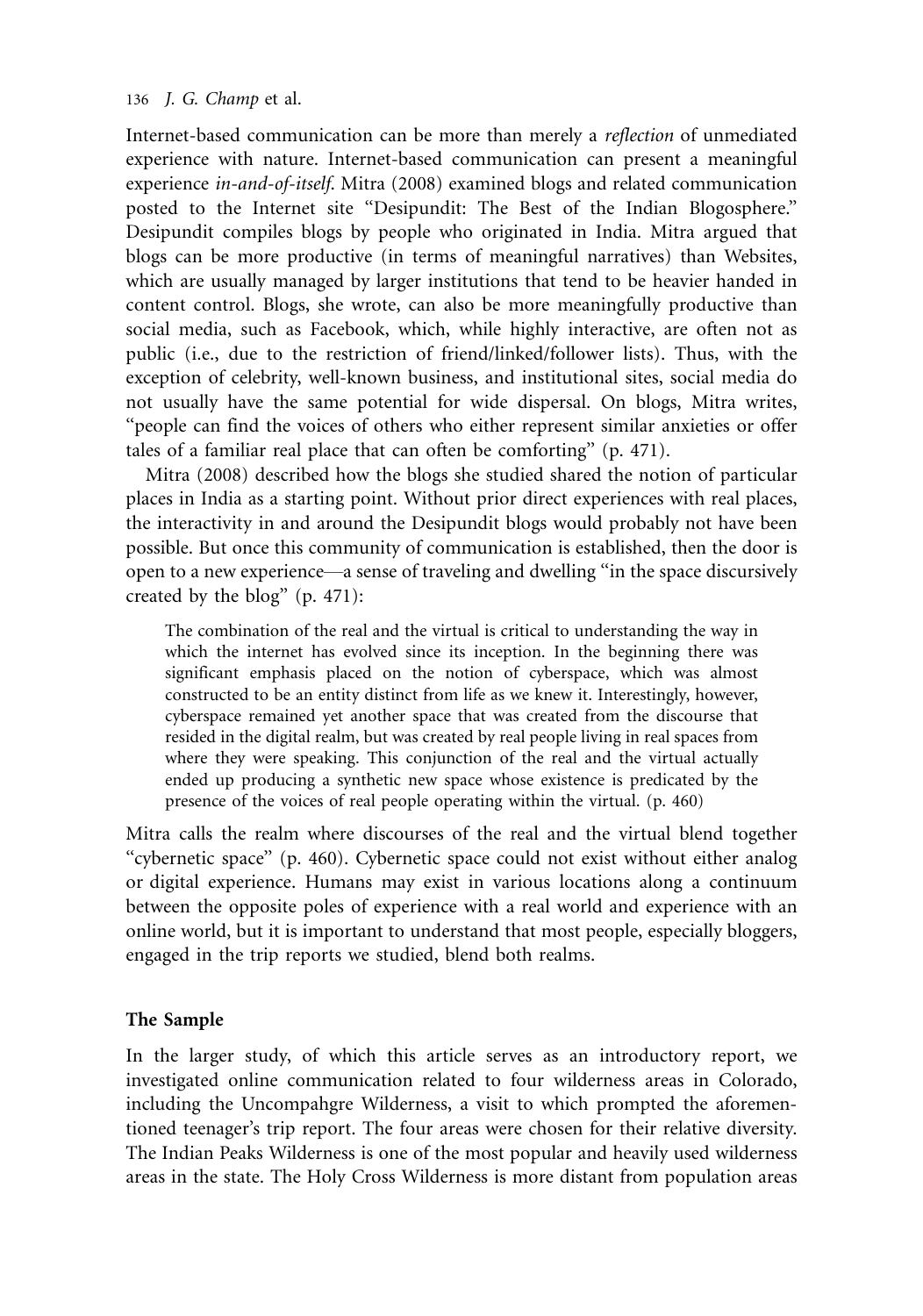in the state and less heavily used. Uncompahgre is the most remote of the four wilderness areas we focused upon, with fewer visitors than Holy Cross. Finally, the Flat Tops Wilderness (as its name implies) is far less rugged than the others. We hoped it might offer a wider range of reported wilderness experiences.

Because in the broader study, we were interested in capturing narratives of self based on experience with un-developed landscapes, we avoided wilderness-related Internet communication linked to institutions communicating information, such as government Websites (e.g., USDA Forest Service, Colorado State Forest Service, and National Park Service), nongovernmental organizations promoting environmental policy agendas (e.g., the Wilderness Society and Nature Conservancy), and businessrelated tourist promotion and product/service advertising (e.g., outfitters, nature photographers, and sporting goods stores).

We utilized Google's search engine to locate trip reports, including the teen's highlighted earlier. We included the name of the wilderness area (such as ''Uncompahgre''), the term ''trip report,'' and then various recreational activities common in wilderness areas, including: hiking, backpacking, climbing, camping, horseback riding, fishing, and hunting. Later the terms "motorcycle," "driving," and even ''drugs'' were included when it was realized that some posting trip reports were associating these activities with wilderness. Our search ultimately resulted in locating 322 separate trip reports located and analyzed between March of 2009 and January of 2010, and later over September and October of 2010.

## **Methods**

To understand the meaningful nature of human communication, researchers should focus their studies on human performance within context (Cronkhite, 1986). Lindlof and Taylor (2011) made the case that qualitative research methods are particularly well suited to achieving this goal, enabling researchers to account for both ''the performances and practices of human communication'' (p. 4). By performances they meant "creative, local, and collaborative interaction events" (p. 4). Practices, they argued, ''form the generic and routine dimension of communicative acts'' (p. 4). Researchers must account for performances within structures of practice, a much more nuanced and subtle assumption of human relations than simply viewing communication in terms of conduits for information transfer.

Our broader study utilized mixed methods (quantitative and qualitative). Given the complex nature of making sense of experience at the intersection of self, narrative, wilderness, and new media technology, we will describe our qualitative approach and its potential to help us understand one case from our data-set (Lindlof & Taylor, 2011). In the larger study, we utilized Patterson and Williams' (2002) ideographic/ nomothetic approach from contemporary hermeneutics. Ideographic research focuses at the individual case level, the idea being that once one has figured out as much as one can at that level, then the focus moves to the next case. Eventually, a number of cases can be compared (nomothetically), but this cross-case analysis occurs later in the research process. Patterson and Williams explained, ''... only at a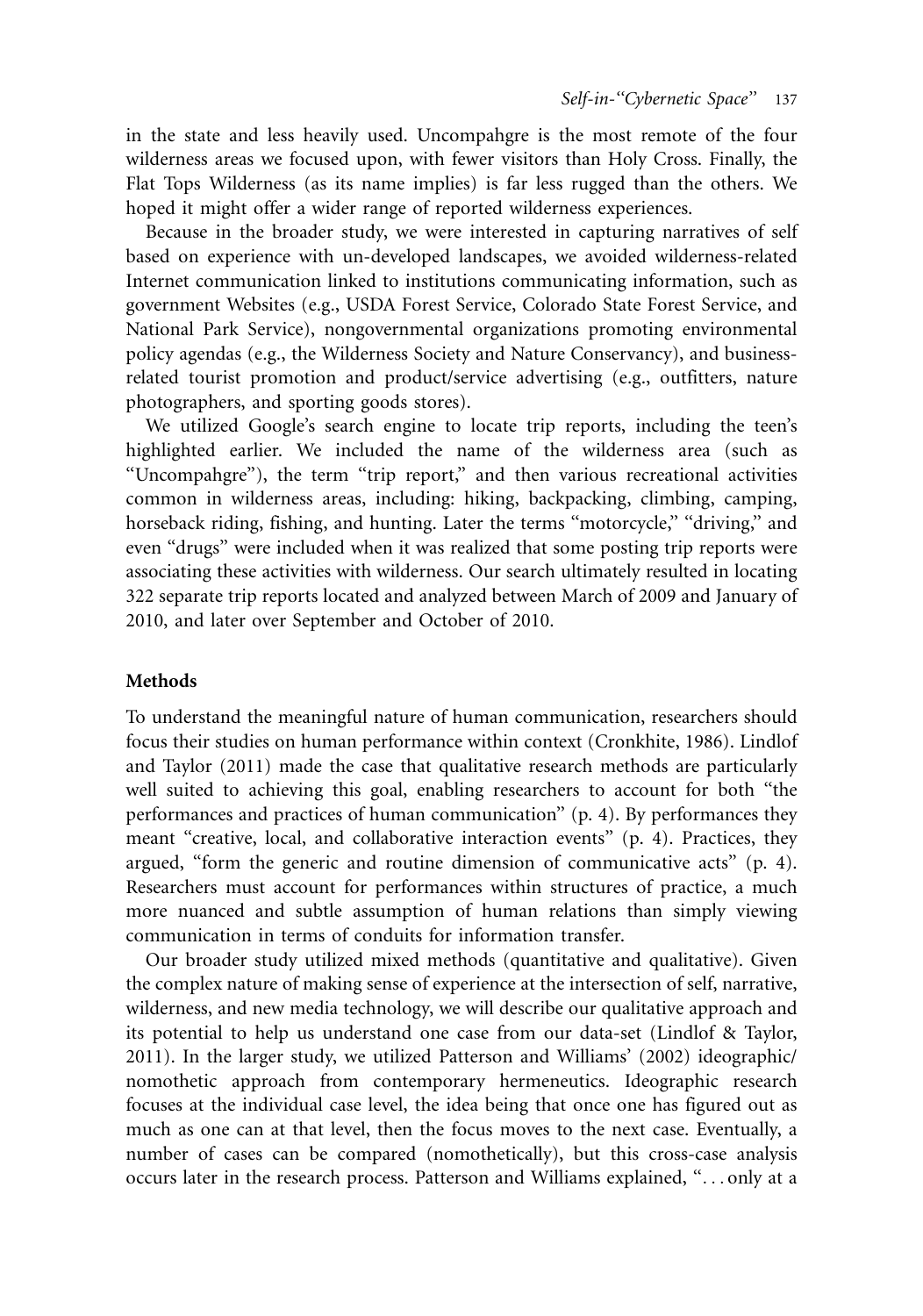larger stage and only where and when the ideographic analysis indicates it is appropriate'' (p. 26).

Stake (1998) was helpful for the selection of the ideographic case we highlight here. He would call our analysis an ''instrumental case study,'' in which a specific case is investigated ''to provide insight into an issue or refinement of theory. The case is of secondary interest; it plays a supportive role, facilitating our understanding of something else" (p. 88). Stake advised taking on "...that case from which we feel we can learn the most'' (p. 101). In our situation, one trip report emerged in our initial coding as loaded with themes relevant to our evolving foundational theories so it was targeted for initial analysis.

After case selection, we followed Lindlof and Taylor's (2011) strategies for material and document analysis. One develops a ''thick description'' (p. 224, also see Geertz, 1973) of the text's semiotic qualities; from there, linking those qualities to larger contexts of cultural significance, such as the theoretical positions outlined earlier. From a practical standpoint, all of this took the form of the authors gathering and analyzing trip reports, interspersed with a number of research meetings (12 total) in which we discussed the process of data gathering, coding, and analysis. This ensured a reasonable amount of uniformity in interpretation.

#### Discussion

As Lindlof and Taylor (2011) advised, we must describe the practices and performances of communication. Practice, what we see as the structure of communicative acts, seems rather straightforward in trip reports. There is a title, location, activity date, and often other details, such as miles traveled in the wilderness area, elevation gained, and total time expended. This is typically followed by something of an introductory statement elaborating the trip goals and other perfunctory remarks about anticipation and preparation. Photos of important elements of the journey usually accompany a chronological textual blow-by-blow recounting of the trip. Often the ending offers something of a reflection on the part of the author as she or he assesses the level of success, lessons learned, and plans for the future. Many of these posts include commentary at the end from people who have read the reports, and from the authors themselves. It is not unusual for outside commenters to seem to know the authors, but it is also just as common for those commenting to not know the author. Very little negative commentary takes place. Most of the statements are congratulatory for succeeding in the face of a difficult challenge, and/or for having done a good job producing the report. Other commenters will include new information about the wilderness area based on their own experience there. And occasionally, commenters will engage in good-natured teasing directed at the author, making light of something they have reported. Rarely is the teasing intended to be hurtful.

We can assume that those who create and/or utilize trip reports hold expectations about how they will be practiced or structured (again, see discussion of the structural expectations of blogs, Gurak & Antonijevic, 2008; Hine, 2000; Schmidt, 2007).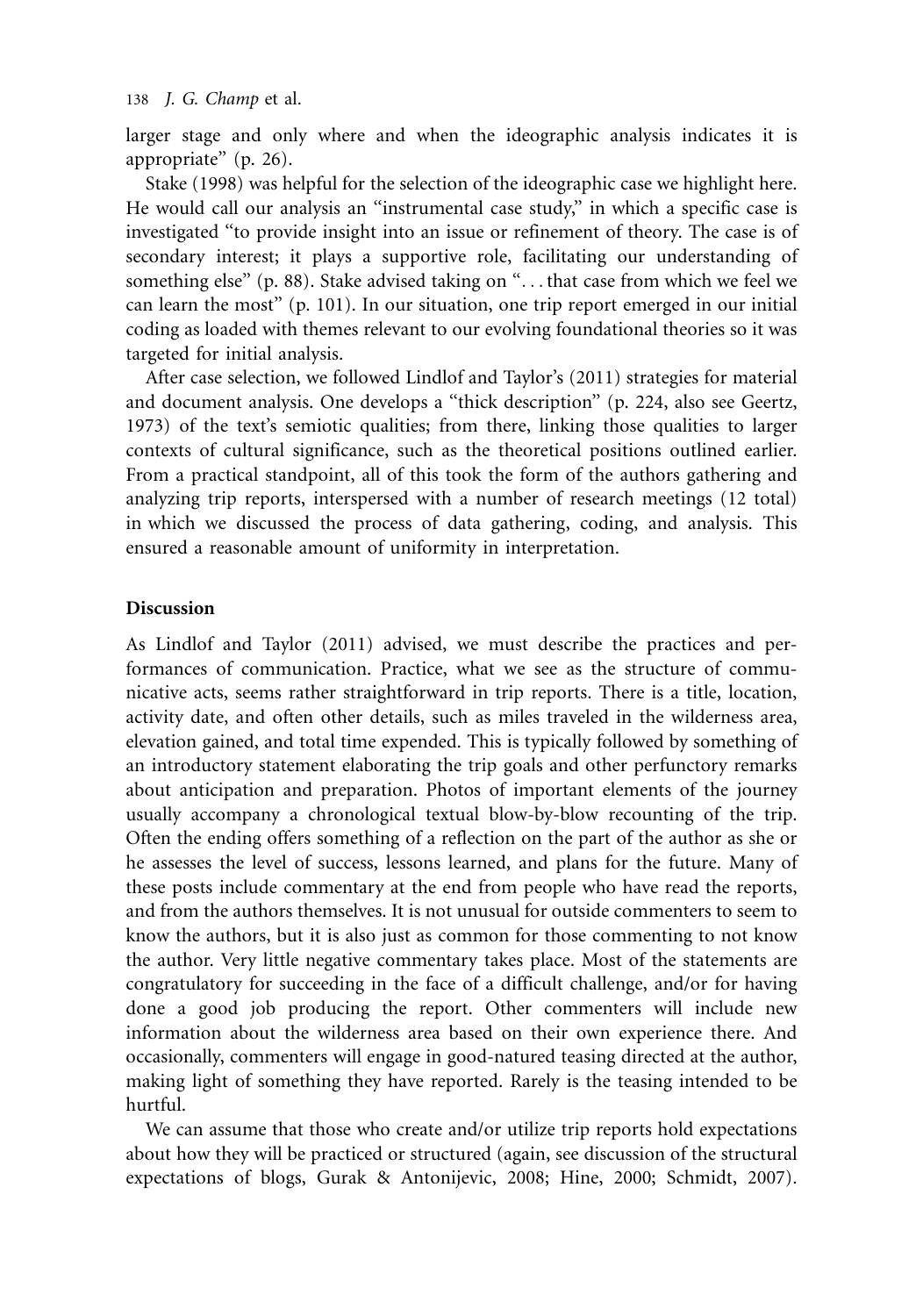We assume elements of practice/structure can influence narrative meanings. The usual physical facts at the beginning suggest a concrete accounting for time, space, and movement—a mimicking of legitimate scientific reporting. The linear nature of the layout (they read like a single document on a screen with seldom any utilization of the nonlinearity made possible by online communication) encourages a top-tobottom chronology, with a clear beginning, middle, and end.<sup>1</sup> The ability to embed images must prompt a great deal of camera retrieval and picture taking at key moments along the way, which undoubtedly affects the course of events, perhaps later influencing the flow of the story (i.e., if there's an image, one is more likely to mention/highlight this point in the trip). Finally, the ability to include comments at the end leaves an open-ended quality to the reports as outsiders re-hash existing details, or add new ones, which can all be monitored and added to by the author (see Proshansky et al.'s interesting discussion of "mediating change functions"—the tendency for people to try to control the way other people think and act in spatial settings, 1983, p. 71).

But perhaps the more interesting aspect of the trip reports occurs in their textual performance, as Lindlof and Taylor (2011) explained, the unique, often collaborative communication event. The most distinctive elements of meaning are not so much determined by the shell of the text (i.e., practice) but the meat—the nut—that lies within (i.e., performance). Because there is not the space here to properly summarize narrative analysis of the 322 trip reports, we return to one example that we believe demonstrates the interpretive potential of these reports, as discussed earlier, exhibiting evidence of the intersection of self, narrative, wilderness, and new media technology.

"Eamigo13" (his screen name—from hereon, simply "Amigo") is the name of the teenage boy discussed earlier. Amigo is from Utah. He posted a trip report detailing his three-and-a-half day backpacking excursion to the Uncompahgre Wilderness area in August of 2010 (Eamigo13, 2010). Amigo offers something of an archetype for all trip reports as he presents the classic structures of practice. After his no-nonsense title, ''Backpacking the Uncompahgre Wilderness Area,'' his ''Background'' section serves as an introduction explaining that he had been struck a couple of years prior by photos of peaks in the Southern San Juan mountain chain, particularly Uncompahgre and Wetterhorn Peaks. He discovered the images on summitpost.org. Amigo reported hoping to "one day" visit this wilderness. His father had wanted Amigo to help plan their vacation in 2010 and Amigo suggested Uncompahgre Wilderness as a destination. He showed his dad the images; his father was sold. Amigo's younger brother joined them on the trip. Eventually, they invited another father-son duo to form a five-person group. Amigo was pleased that his trip "came a few years earlier than expected.''

Amigo demonstrates more common wilderness trip report practices when he presents a heading, ''The Plan,'' followed by an outlined schedule of events and goals. A pair of images embedded near the start of the report represents another routine practice. The first picture shows a smiling boy, standing next to an ''Uncompahgre National Forest'' sign, in a grove of young leafy aspens along the road. Though he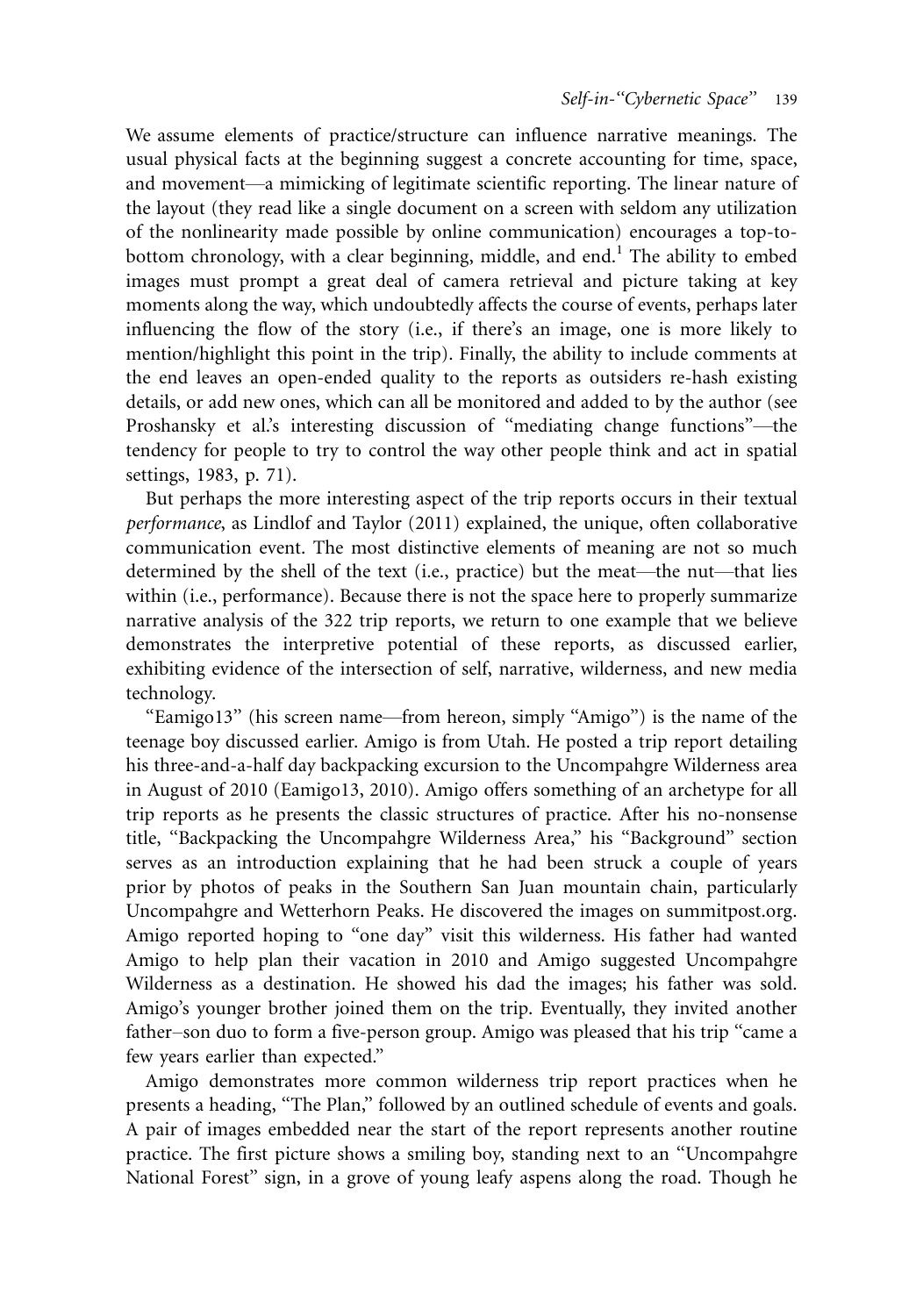never identifies himself, we assume this is Amigo, exhibiting the classic entrance sign photo. The next image is a map indicating their daily hikes in color-coded routes. From this point Amigo presents entries describing trip activities. Some are titled ''Journal Entry,'' all are dated, some indicate a time. It is apparent that Amigo wrote his reports in true journal form, writing during his trip, either having an electronic device, or jotting with pen and paper to be transcribed later. These dated entries are augmented with images from the trip: mountain peaks, meadows, campsites, tents, trip mates smiling, trip mates looking tired, trip mates hunkered down in the rain, trip mates atop a peak, and the view from the top.

Again, it is the performance of self in the trip report narrative that is most revealing (Lindlof & Taylor, 2011). Already, we know that Amigo is a teenage boy who utilizes at least some of his Web surfing time checking out wilderness trip report sites. We are told he feels a deep connection to wilderness. He wants to do more than just look at images and read stories, he wants a face-to-nature experience, and he would like to share that experience with others. His image next to the entrance sign is a performative statement, connecting himself to Uncompahgre. But it is Amigo's words that perhaps carry the most meaning. In an entry dated August 11, 2010, Amigo writes:

I am currently sitting with my back leaning against a log with Wetterhorn soaring right above me and Coxcomb looming on the left. I am finally in the Uncompahgre Wilderness on a trip that started at least a year ago when I came across some stunning pictures on summitpost.org. It's not a pristine forested area, but a rugged mountain range with a rolling alpine tundra. It is AWESOME!

From here Amigo recounts early morning wakeups, hiking the trail, losing the trail, finding it again, altitude sickness, rain, wind, fatigue, sleeping in to gain more energy, changing plans to account for starting so late, marveling at thousands of feet of climbing, and comparing campsites.

At times Amigo and his team seem to struggle with the unexpected discomforts of strenuous hiking, climbing, and camping at altitude. He presents a story of working to find positive outcomes by setting a good example:

I can't go to sleep so I might as well write some more. I'll write a little compare/ contrast of today and yesterday. Physically today was a lot harder. We did a lot more climbing, a lot more mileage, but for the most part, we had higher spirits. Yesterday Brian was grumpily trudging along behind us, complaining about altitude sickness, while today he was practically running for parts of the hike. I think DJ and Michael were better prepared mentally for what lay ahead today allowing them to go farther and faster. Personally I felt a lot happier today, Yesterday night I felt really bad after trying too hard to persuade everyone to do Redcliff and by the end felt like I had forced them to agree and felt bad for dragging them along on my trip. Today I approached things differently. I was more open to others' ideas and less stubborn about doing things my way. My attitude made all the difference.

We can sense complexity in Amigo's words. He no doubt imagined a script for this wilderness experience and he intended for it to play out according to his expectations. He specifically refers to it as ''my trip.'' But his trip included others. When the reality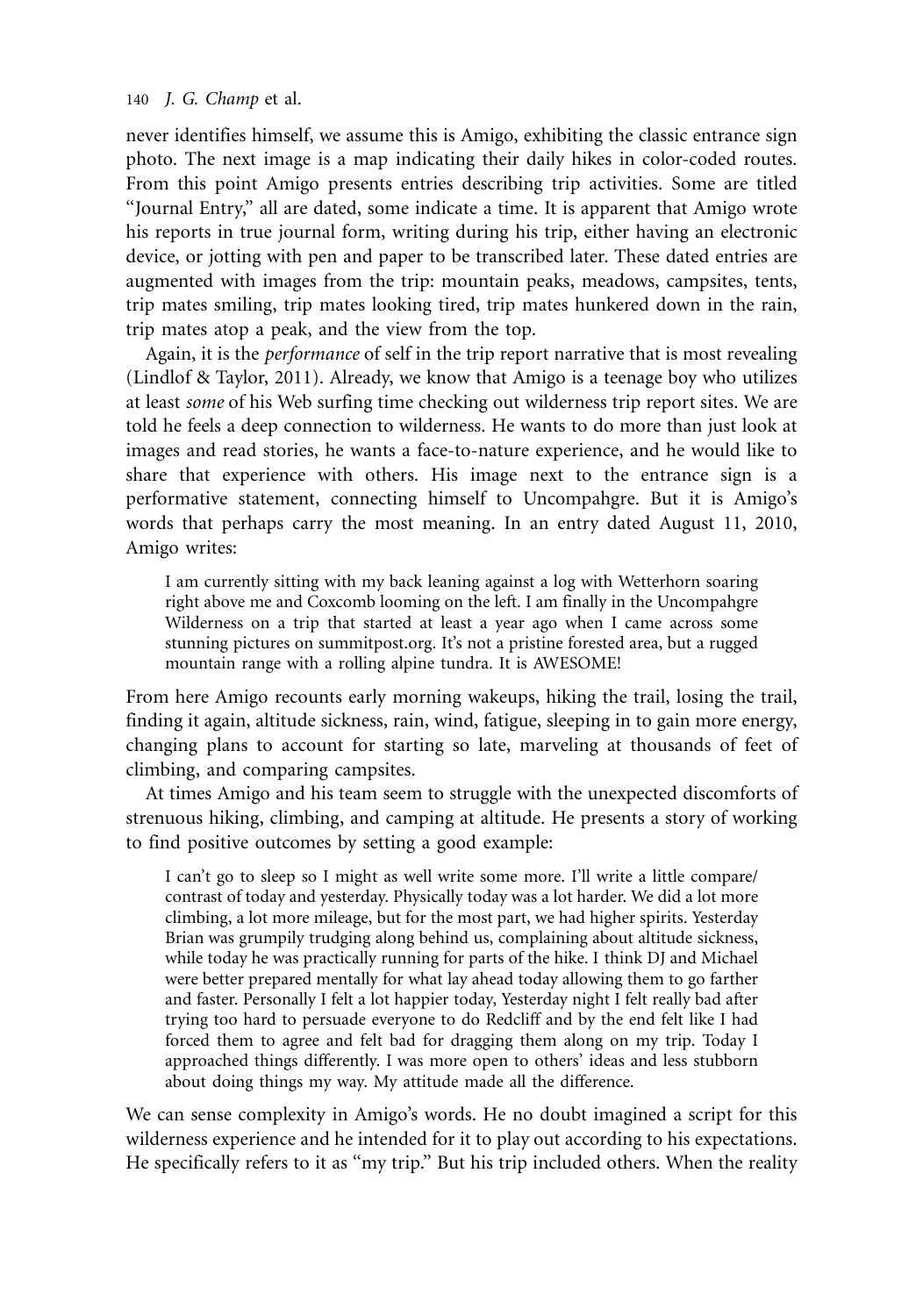did not follow the ideal, he had to negotiate with these others, and his negative feelings.

Amigo is white, male, about 16 years old (he mentions driving most of the way to Uncompahgre), he lives in the western USA, and, judging from his name brand outdoor clothing and gear, probably belongs to at least an upper middle income family. Proshansky et al. (1983) made clear that these attributes can all be linked to narratives of self in relation to place:

Attached to the physical settings that substantively define place-identity are not only the general social properties that come from the broad uniformities in a culture, but also those that serve to distinguish different groups in the culture\* racial, ethnic, age, sex, social class, religious, etc. This means that place-identities of different ethnic, social, national and religious groups in a given culture should reveal not only different uses and experiences with space and place, but corresponding variations in the social values, meanings, and ideas which underlie the use of those spaces. The inextricable relationship between a social setting and physical setting is evidenced in place-identity through the merger of the individual's personally held images, feelings, memories, and ideas about a given setting or settings with the relevant attitudes, values and behavior tendencies that express the sociocultural and demographic characteristics of the individual. (p. 64)

In this way, place-identities tend to be associated, more likely than not, with the cultural power to define and maintain meaning (Williams & Van Patten, 2006). It is not unusual in the early twenty-first century for those connected to these meaningful narratives to turn to particular imaginings of nature as a context for self, to produce what Haggard and Williams (1992) called ''leisure identity images'' (p. 3). When this effort does not go according to plan, conflict may occur (Jacob & Schreyer, 1980), as Amigo saw. The conflict/negotiation undoubtedly took place in the Uncompahgre wilderness. But it was performed (or a version of it was performed) online, in a trip report, for all of the Internet-connected world to potentially see—a self-conscious show of self. This included the narratives of coming together in a communal sense, the story of a time before the conflict, a time after, and finally, resolution (Gurak & Antonijevic, 2008; and see Bruner & Kalmar, 1998, for more on the role of conflict in the stimulation of narrative).

After another no-nonsense heading-"Trip Summary"-Amigo ends with these rather routine statements: ''The trip was a great experience for all of us. We hiked 28 miles in three days, had a total ascent of 14,000 feet, climbed our first fourteener, and most importantly, had fun!'' But perhaps the more meaningful summary came a little earlier in the report, written at 14,321 feet:

The top of Uncompahgre is truly spectacular. We were able to see for miles and miles in every direction and think we even saw the La Sals to the west, clear in Utah! The view south was spectacular with mountains continuing as far as the eye could see. We could barely make out Montrose to the Northwest, but that was the only sign of civilization one could see. There is nowhere I have been in the Wasatch Mountains where I live that can even compare. The Wasatch Mountains are beautiful, no doubt, but whenever you get to the top of a mountain, you can see miles and miles of urbanized country in the Salt Lake and Utah Valleys.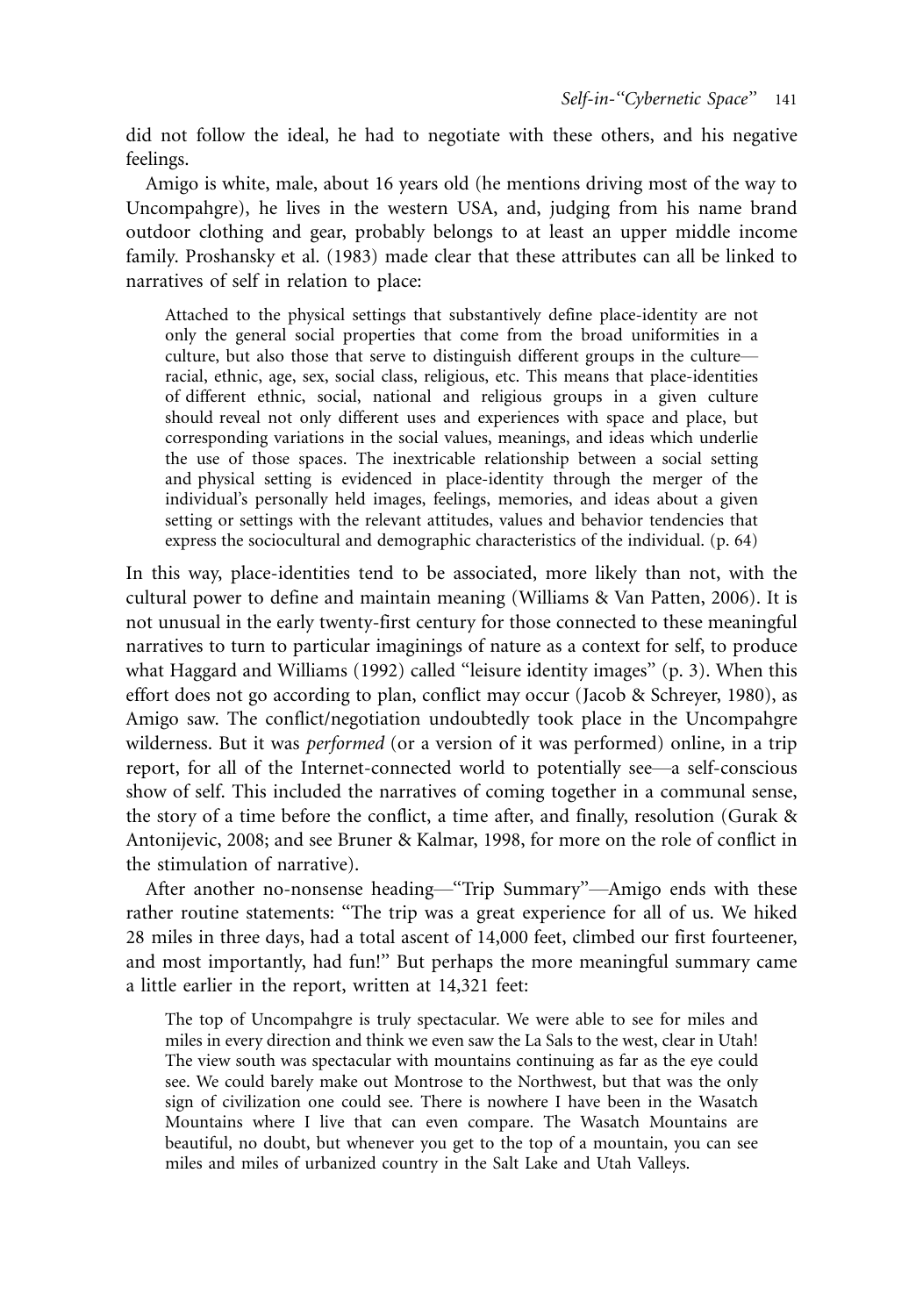We believe further study of a communication form such as online wilderness trip reports will help us better understand such statements. Already, we can see evidence of the theoretical ideas behind the intersection of self, narrative, wilderness, and new media technology discussed earlier. Amigo presents and performs a sense of self (Proshansky et al., 1983), and more specifically a social self-in-place (Cantrill & Senecah, 2001) in his images and stories of his team of fellow travelers in Uncompahgre. Returning to Ricour's (1984) classic ingredients of a narrative, we have Amigo—the self—the actor—performing freely. We see him embarking on an act, the journey he leads to Uncompahgre. He has set goals for himself. Amigo deploys resources, all within a setting. And finally, he is tested, and succeeds. As Somers (1994) argued, one loses her/his sense of self if there is no narrative with which to ascribe meaning. When Amigo compares the view from the top of Uncompahgre Peak to that of the Wasatch Range, are we witnessing the creation of a nascent sense of place—the beginnings of a deep connection between a boy and the Uncompahgre Wilderness? Did he really think those thoughts then? Does it only matter that he organized his impressions, memories, and reflections—his narrative for this trip report? What happens to Amigo's self in that process?

Amigo's story supports Cole and Williams' (2012) claim that, for at least the past 50 years, wilderness in the USA has been a location of recreational experience related to projects of self and narrative. We can see all three models of wilderness experience in the practice and performance of Amigo's trip report. Amigo describes great expectations for his planned Uncompahgre experience, and he assesses the extent to which his goals were met. By writing at least parts of his report "in progress," he offered a sense of wilderness as lived experience. The trip report itself provides us with evidence of reflection and a probable long-term relationship with Uncompahgre, perhaps not always in person, but surely in spirit.

And that brings us to the final avenue of our intersection—new media technology. Do we most value Amigo's report for the way it represents real wilderness experience? Or, does it present a meaningful experience in-and-of-itself? As Mitra (2008) said, such trip reports do depend upon a physical place known to others. As discussed, a community of communication can be established around the online presentations of life in these physical places. But this act enables a new arena, a ''conjunction of the real and the virtual,'' dependent on experience in a physical space, yet something different, what Mitra called a "cybernetic space," blending the real and virtual (p. 460).

## **Conclusions**

Returning to our first research question (with italics included to show emphasis): What is the *potential* for online trip reports to provide useful information about recreation experience with wilderness areas? We believe our analysis of Amigo's case serves as a vehicle, demonstrating the possibilities of the intersection of self, narrative, wilderness, and new media technology. There were a variety of other trip report narratives from the broader study we could have chosen, including a man who has moved away from climbing wilderness 14ers for the comparative peace and solitude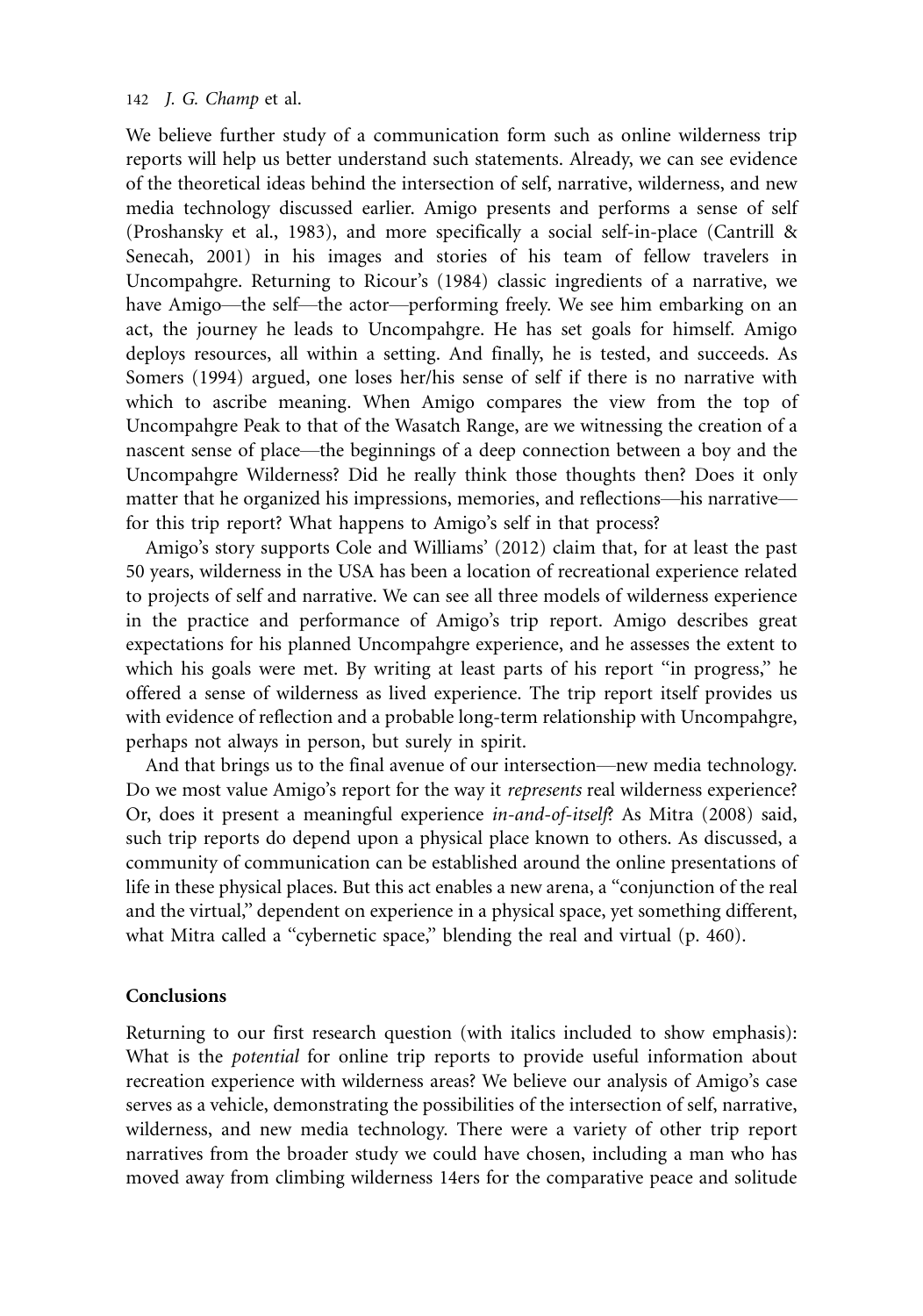of bagging the less popular 13ers.<sup>2</sup> There was also the brother who organized yearly outings (this one to the Flat Tops Wilderness area) seemingly to enable the playing of continuous practical jokes on his siblings from beginning to end. And we were struck by the woman who climbed Mount Jasper in the Indian Peaks by herself. ''Overall this was a very wonderful and fun snow climb,'' she summarized, ''and I had it all to myself!'' Solo climbing was almost unheard of for women who posted trip reports, and few men attempted it either. Amigo's report was not qualitatively better or more representative than these, but in our analysis meetings his story simply struck us early on as exhibiting the intersection of the concepts of self, narrative, wilderness, and new media technology. The alternative trip reports just mentioned, and scores of others, could demonstrate the same thing, but we believe we demonstrated the meaningful potential of wilderness trip reports through analysis of Amigo's narrative.

As our second research question made clear, the discussion reported here was intended to provide a glimpse of a new form of practice in relation to place that stands at the intersection of self, narrative, wilderness, and new media technology. In their discussion of self and narrative, Bruner and Kalmar (1998) contended, ''... the demands of dialogic discourse provide the social microclimate in which Self is constructed'' (p. 318). We believe online wilderness trip reports function as (sometimes demanding) dialogic microclimates, as producers work to remember, reflect, and organize their narratives, putting their experiences in an order, attaching their meanings about wilderness places in the form of words and images, located in Web environments. In the effort of reflection we may come to value wilderness places all the more. Proshansky et al. (1983) made the case that when our most appreciated places are threatened, we may suddenly be confronted with potential loss, or at least what we consider a negative change. It is at this moment that we may come to realize our deep attachment. ''What was routine and in the background suddenly becomes the 'figure' in the thinking of those using the setting,'' Proshansky et al. wrote (p. 75). Is it possible that something like wilderness trip reports play a similar role, augmenting reflection? To what extent did Amigo's conflict with his trip mates and resulting story further solidify his connection to the idea of the Uncompahgre (again, see Bruner & Kalmar, 1998)?

And did the act of communicating online somehow contribute to Amigo's feeling of conflict? It must add a new dimension of reflection. Cantrill (1998) reasoned that "the environmental self" is the result of such "associative pathways" that "grow out of one's exposure to the natural world (including both polluted as well as pristine settings) and visions of the environment harvested from the mass media and interpersonal networks" (pp. 303–304). But think of the potential for contemporary new media technology to provide experiences unheard of in the ''mass media'' days of 1998, the year of Cantrill's publication. The ''cybernetic space'' that Mitra (2008) examined is the site of simultaneous mass, community, and one-to-one communication, and it grows exponentially with each passing month.

Our third research question asked in what direction this topic and theoretical orientation points us. In terms of bearing, accounting for this sort of experience is exactly what we, as researchers and land managers, are supposed to do. Milstein et al.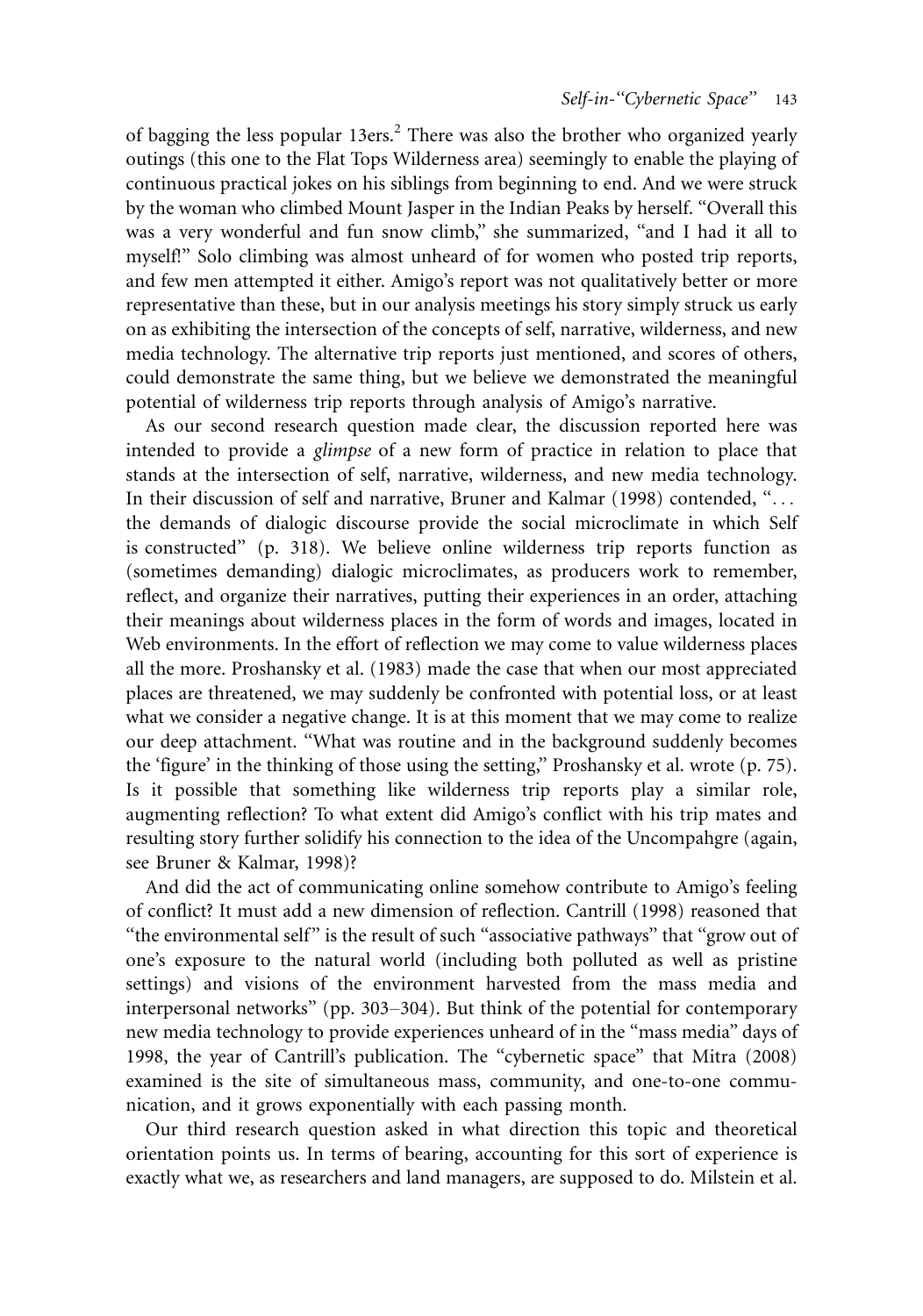(2011) charged that our job is to identify and describe new voices, narratives, and ways of being that move us beyond our usual understandings, to challenge core assumptions and practices. Furthermore, Somers (1994) dared us to avoid prior categorizations and known narratives, instead looking elsewhere, uncovering ''... actors' places in the multiple (often competing) symbolic and material narratives in which they were invented or with which they identified'' (p. 632). We argue these ''alternative public narratives'' (p. 631) are available online. Online trip reports have the potential to further provide us with what Knuffke (2007) called a "new vernacular" (p. 55). Ultimately, we hope readers will now recognize the possibilities of online wilderness trip reports—a practice existing at the intersection of self, narrative, wilderness, and new media technology—creating an emerging dimension of existence, blending both the Internet and wilderness, a meaningful new experience in cybernetic space.

## **Notes**

- [1] It should be noted that some trip reports feature a formal ''Table of Contents'' near the top where linked headings offer readers the opportunity to jump to particular locations.
- [2] ''14ers'' and ''13ers'' are shortened references to mountain peaks of at least 14,000 and 13,000 feet above sea level.

# References

- Brooks, J.J., Wallace, G.N., & Williams, D.R. (2006). Place as a relationship partner: An alternative metaphor for understanding the quality of visitor experiences in a backcountry setting. Leisure Sciences, 28, 331-349.
- Brooks, J.J., & Williams, D.R. (2012). Continued wilderness participation: Experience and identity as long-term relational phenomena. In D.N. Cole (Ed.), (Comp.), Wilderness visitor experiences: Progress in research and management, 2011 April 4–7, Missoula,  $MT$  (pp. 21–36). USDA Forest Service Proceedings RMRS-P-66. Fort Collins, CO: Rocky Mountain Research Station.
- Bruner, J., & Kalmar, D.A. (1998). Narrative and metanarrative in the construction of self. In M. Ferrari & R.J. Sternberg (Eds.), Self-awareness: Its nature and development (pp. 308-331). New York, NY: The Guilford Press.
- Cantrill, J.G. (1998). The environmental self and a sense of place: Communication foundations for regional ecosystem management. Journal of Applied Communication Research, 26, 301-318.
- Cantrill, J.G., & Senecah, S.L. (2001). Using the ''sense of self-in-place'' construct in the context of environmental policy-making and landscape planning. Environmental Science and Policy, 4, 185-203.
- Cole, D.N., & Hall, T.E. (2008). Wilderness visitors, experiences, and management preferences: How they vary with use level and length of stay. Fort Collins, CO, US: USDA Forest Service Rocky Mountain Research Station, Research Paper RMRS-RP-71.
- Cole, D.N., & Williams D.R. (2012). Wilderness visitor experiences: A review of 50 years of research. In D.N. Cole (Ed.), (Comp.), Wilderness visitor experiences: Progress in research and management, 2011 April 4-7, Missoula, MT (pp. 3-20). USDA Forest Service Proceedings RMRS-P-66. Fort Collins, CO: Rocky Mountain Research Station.
- Cronkhite, G. (1986). On the focus, scope, and coherence of the study of human symbolic activity. Quarterly Journal of Speech, 72, 231-246.
- Cronon, W. (Ed.). (1995). Uncommon ground, toward reinventing nature. New York: W.W. Norton and Company.